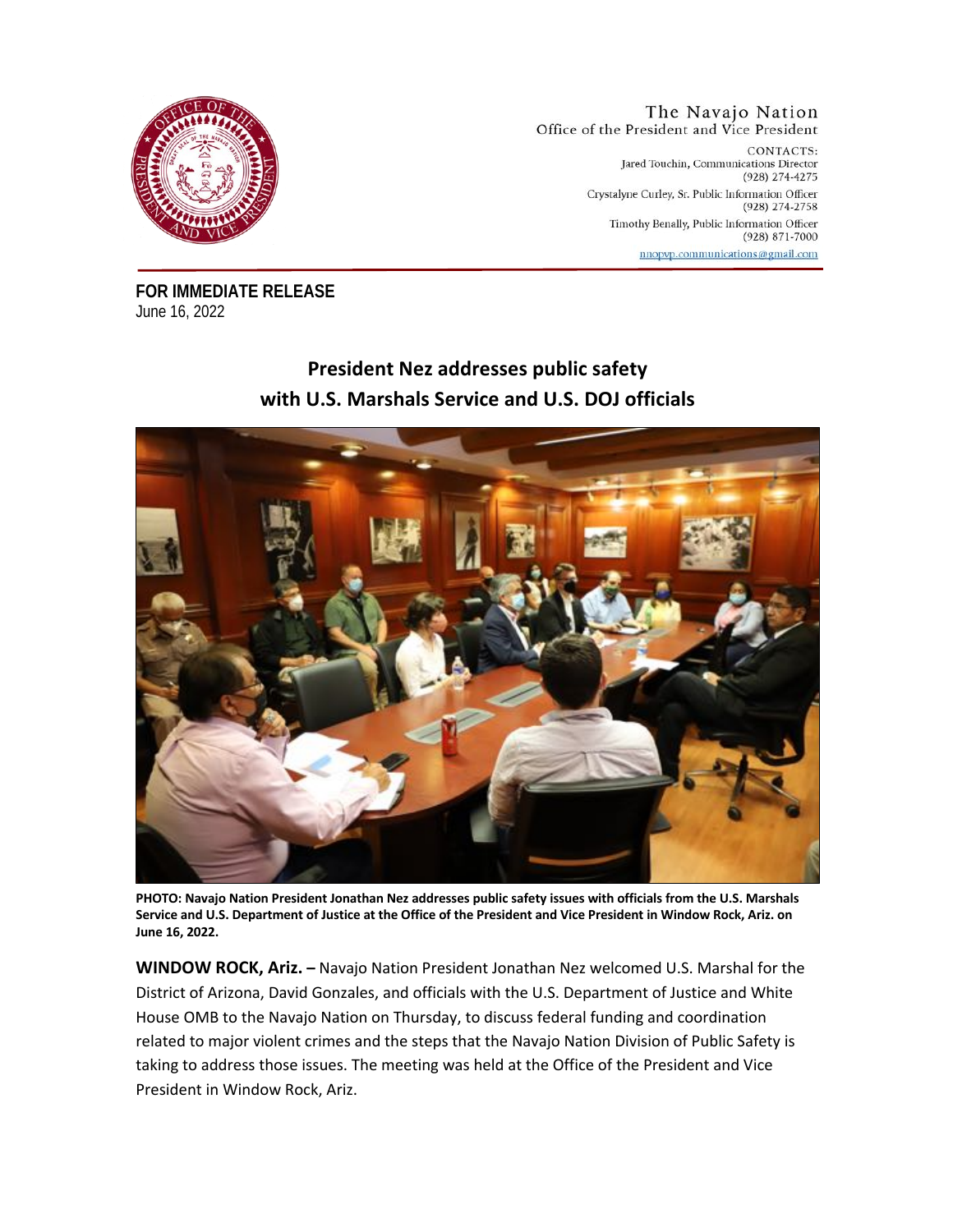Marshal Gonzales has served the District of Arizona since 2002, working with various law enforcement and criminal justice jurisdictions to enforce federal court initiatives including apprehending fugitives, housing and transporting federal prisoners, and managing and selling seized assets acquired by criminals through illegal activities.

During the meeting, federal officials stated that violent crimes are increasing across the country and that officials with the Biden-Harris Administration requested that the U.S. Marshals Service meet with President Nez to learn more about the public safety challenges on the Navajo Nation.

Navajo Nation Department of Criminal Investigations Director Michael Henderson was also in attendance and informed the federal officials that the top three violent crimes committed on the Navajo Nation are assault, sexual abuse/assault, and homicide. Many of the crimes committed involve the use of alcohol and other substances by the perpetrators.

President Nez informed the officials that the Navajo Nation has taken several steps to improve public safety including working with federal agencies to increase salaries to help recruit and retain Navajo Police Officers and increasing funds to secure additional K-9 units to help with drug busts and other criminal activities in various communities. Last October, President also signed into law the Diné Action Plan, which uses the traditional Navajo planning model of Nitsáhákees (thinking), Nahat'á (planning), Iiná (action), and Siihásin (reflection) to help address public safety, violence, substance abuse, suicide, and missing and murdered Diné relatives.



**PHOTO: Navajo Nation President Jonathan Nez addresses public safety issues with officials from the U.S. Marshals Service and U.S. Department of Justice at the Office of the President and Vice President in Window Rock, Ariz. on June 16, 2022.**

Within the last year, the Navajo Nation Division of Public Safety also created the Proactive Criminal Enforcement Program (PACE) comprised of K-9 units, the Drug Enforcement Unit, and commissioned police personnel that conduct field operations to uncover and stop or disrupt crimes related to drug use/sales, bootlegging activities, and violent crimes. In addition to federal funding, President Nez authorized the allocation of an additional \$500,000 to the Navajo Police Department to support the drug enforcement efforts and other public safety operations, which have led to multiple seizures of large quantities of drugs, alcohol, and illegal firearms and the arrests of violent offenders.

"Since my time as Vice President of the Navajo Nation to now, as President, there has been an increase in the number of requests for extraditions for violent crimes committed on our Nation. I've signed off on those extraditions to hold offenders accountable for their alleged crimes. I meet with our Division of Public Safety and Navajo Police Department frequently to receive reports and